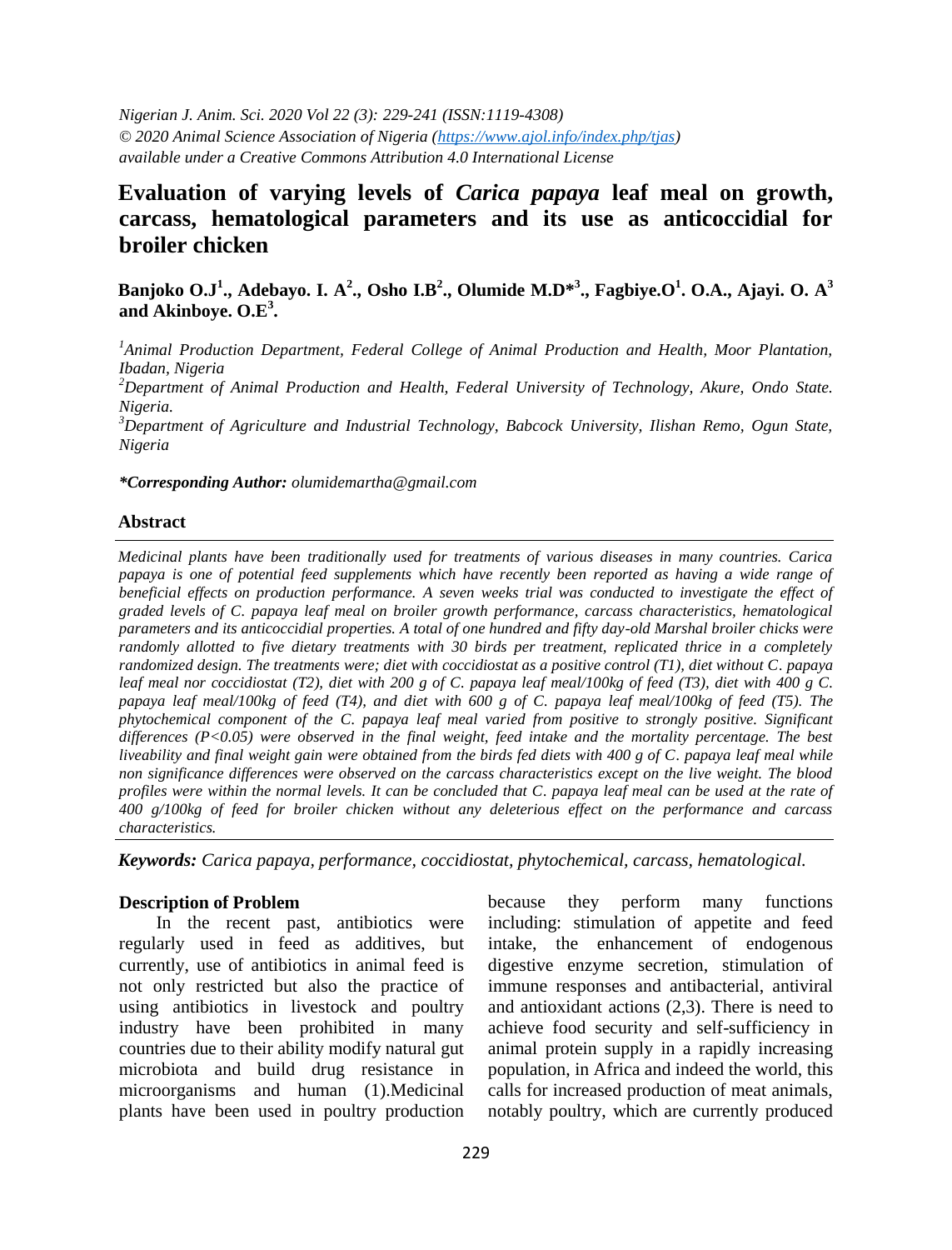at subsistence level. Herbs and natural products are cheaper and can be used as alternative feed additives to enhance performance of poultry birds because they are readily available. These readily available medicinal plants are a good source of potent bioactive compounds that are used for therapeutic treatment or as precursors in the making of synthetic drugs (4).

Poultry production profitability is reduced by internal parasites, such as coccidia, which is one of the most common poultry infections, and causes major economic losses worldwide (5, 6). Coccidiosis is an important factor and plays an inhibitory role in the growth of poultry industry. Coccidiosis is caused by different species of *Eimeria* which infect birds and inflict the birds in both clinical and subclinical forms (7). The clinical form of the disease manifests through prominent signs like bloody faeces, diarrhea, morbidity and finally mortality. The subclinical coccidiosis manifests mainly by poor weight gain and reduced feed efficiency which in turns gives rise to higher economic losses (8, 9). The use routinely of anti-coccidia drugs has led to strains of parasites which are resistant to drugs (10) and on the other hand, prejudicial to consumer health because of drug or antibiotic residue in poultry products (11). The emergence of drug resistant strains of coccidia has made currently available anti-coccidial drugs less effective and this has threatened the survival of the poultry industry, especially in developing countries where the problem has become a major problem for poultry farmers. More recently, there have been lots of interests in many countries on the collection, collation and use of medicinal plants and their extract (12).

*Carica papaya* is a plant belonging to family Caricaceae. It also has common names such as pawpaw and papaya, with potential medicinal values and has been cultivated in most tropical countries (13). FAO, (14)

reported that Nigeria a country in tropical Africa that produces about 836, 702 metric tons is considered the  $6<sup>th</sup>$  largest producer of pawpaw globally after India, Brazil, Mexico, Indonesia, Dominican Republic. *Carica papaya* is a large herbaceous tree-like perennial plant with a soft stem that can grow to a height ranging from 5meters to10meters in height, depending on the variety. The leaves are sparely arranged from mid-way of the stem to the top of the trunk depending on the variety. For many years, nature has given us a source of medicinal plants, in which all parts of plants such as leaves, fruits, seeds, peel, roots, flowers are used (15,16). The pawpaw tree contains the enzyme papain and chymopapain, these two enzymes are biologically active and they both have medicinal and nutritional values. This plant has medicinal and therapeutic uses; they can be used as anti-amoebic, anti-fertility activity, anti-microbial, anti-ulcerogenic, antitumor, anti-fungal, hypolipidaemic and employed in wound-healing activity, free radical scavenging activity, diuretic activity, uterotonic activity (17, 18). The leaves of pawpaw while young are rich in alkaloids flavonoids, phenolic compounds, cytogenetic compounds (19). The phytogenic and nutritive potentials of the papaya leaf could be used as an additive in feed as a growth promoter in broiler chicken.

However, studies have shown that resistance to anticoccidial drugs develops with time (20), this therefore necessitate for treatments that is effective and cheaper to the farmer. The use of medicinal plant extracts in the treatment of both human and animal diseases is gaining popularity because it is affordable by farmers in developing countries (21). According to the World Health Organization (WHO), about 80 to 90% of the world's population still relies on traditional medicine for their health care needs (22). Since the ultimate goal of a farmer is to maximize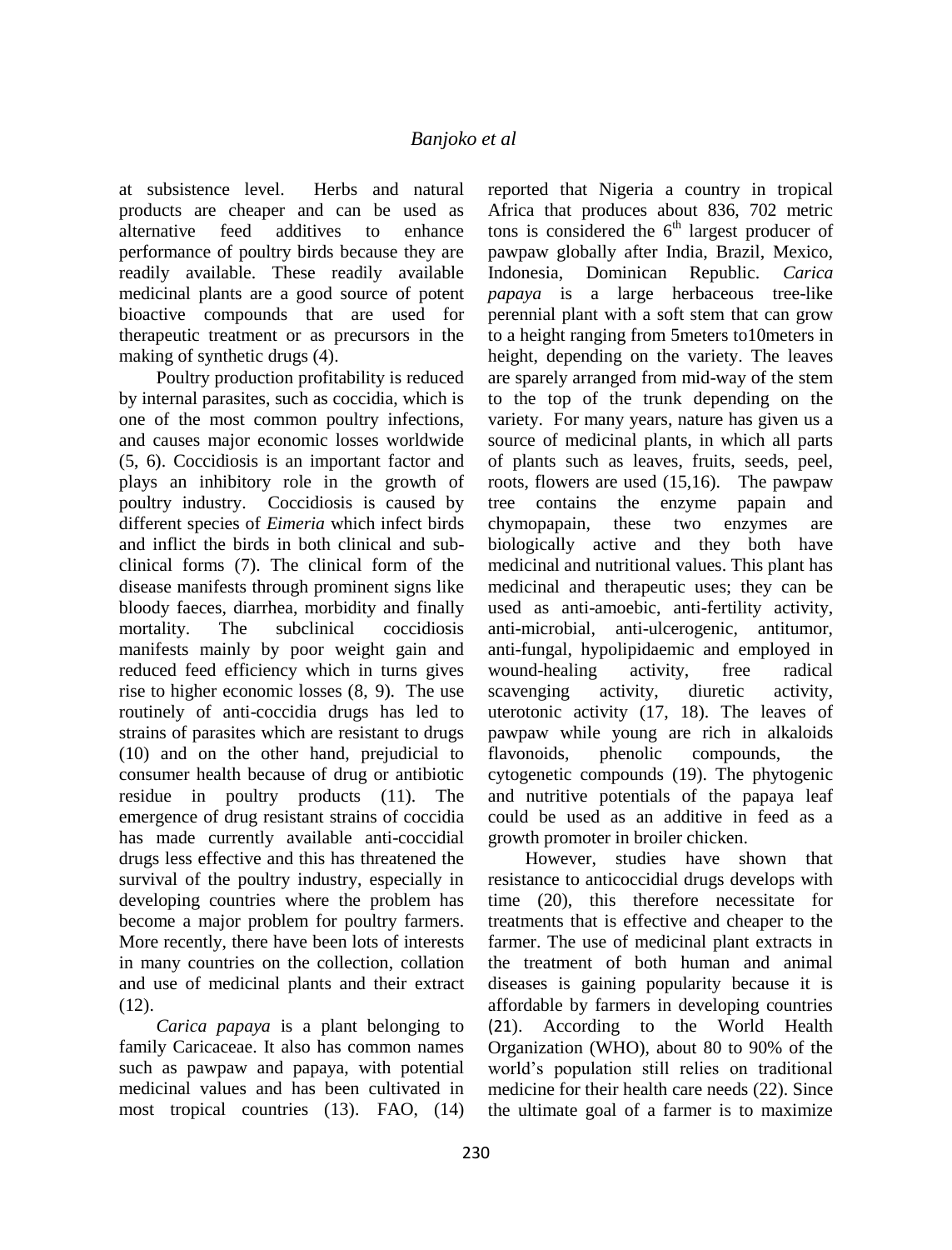profits, many farmers go for the cheapest and easiest means of fighting diseases such as coccidiosis. Every practical effort should be made to reduce mortality rate in poultry, an unexplained death should be regarded with concern, as it may point to the presence of a serious disease (23).Different medicinal plants have been investigated for controlling this menace. The objective of the study is to evaluate the effects of varying levels of *C. papaya* leaf meal on, carcass, growth hematological parameters and its use as anticoccidial for broiler chicken.

#### **Materials and Methods**

**Experimental site:** The experiment was carried out at the poultry unit of Federal College of Animal Health and Production Technology, Moor Plantation, Bora Ibadan, Nigeria.

**Sourcing and Processing of Test Ingredients:** Fresh pawpaw leaves (*Carica papaya*) that were previously identified by a botanist were harvested at about 6.00 am from the farm premises. The Pawpaw leaves were separated from the stalk, chopped into smaller pieces, and air-dried for 7 days on a clean concrete floor. By the  $7<sup>th</sup>$  day, they had become crispy and had a constant weight. The leaves were hammer milled and kept in an airtight container. This was later used in ration formulation with other ingredients sourced from a local feed miller.

**Experimental Designs and Birds:** One hundred and fifty day-old Marshal broiler chicks were purchased and allotted into five dietary treatments: T1, T2, T3, T4 and T5 with 30 birds per treatment and replicated thrice using a completely randomized design (CRD). Commercial starter diet was served to the birds for the first week, thereafter, experimental starter diet was served to the birds from the second week to fourth week and finisher diet from fourth week to eight week` with inclusion of *C. papaya* (pawpaw leaf) and coccidiostat

as follows: T1- Positive control, were naturally infected and treated under normal farm condition with the use of coccidiostat (Embazin forte). T2- Negative control, were naturally infected but not treated with coccidiostat nor fed with diet containing *C. papaya* leaf meal, T3- They were naturally infected and fed with diet containing 200 g *C. papaya*/100 kg of feed. T4- They were naturally infected and fed with diet containing 400 g *C. papaya*/100 kg of feed. T5- They were naturally infected and fed with diet containing 600 g of *C. papaya*/100 kg of feed). **Experimental Birds and their Management:** Broiler chicks (Marshal Strain) were purchased from a reputable hatchery in Ibadan. Initial weights of the birds were taken with the use of sensitive weighing scale before they were transferred into well disinfected brooding house. Experimental feed and clean cool water were provided *ad-libitum* throughout the period of the experiment. Vaccines and medication were administered as at when due.

**Source and Process of Natural Infection on Experimental Birds:** Infected beddings of birds with coccidiosis were gotten from a farm that had an outbreak of coccidiosis. The litter was packed and samples taken to the laboratory to confirm the presence of *Eimeria*  oocytes through fecal parasite screening. Screening was done with the use of sodium chloride by flotation method (24). When coccidiosis infection was confirmed positive, equal quantity of litter were evenly broadcasted on the floor in each replicate as bedding which lasted for a week and later cleared when the birds started manifesting signs and symptoms of coccidiosis.

**Proximate and Phytochemical Analysis:** The formulated diets with pawpaw leaf meal were analyzed for proximate composition using an AOAC method (25). The air-dried sample of the pawpaw leaf meal was taken to the lab for phytochemical analysis, to determine the presence of phytate, saponin, flavonoid, tannin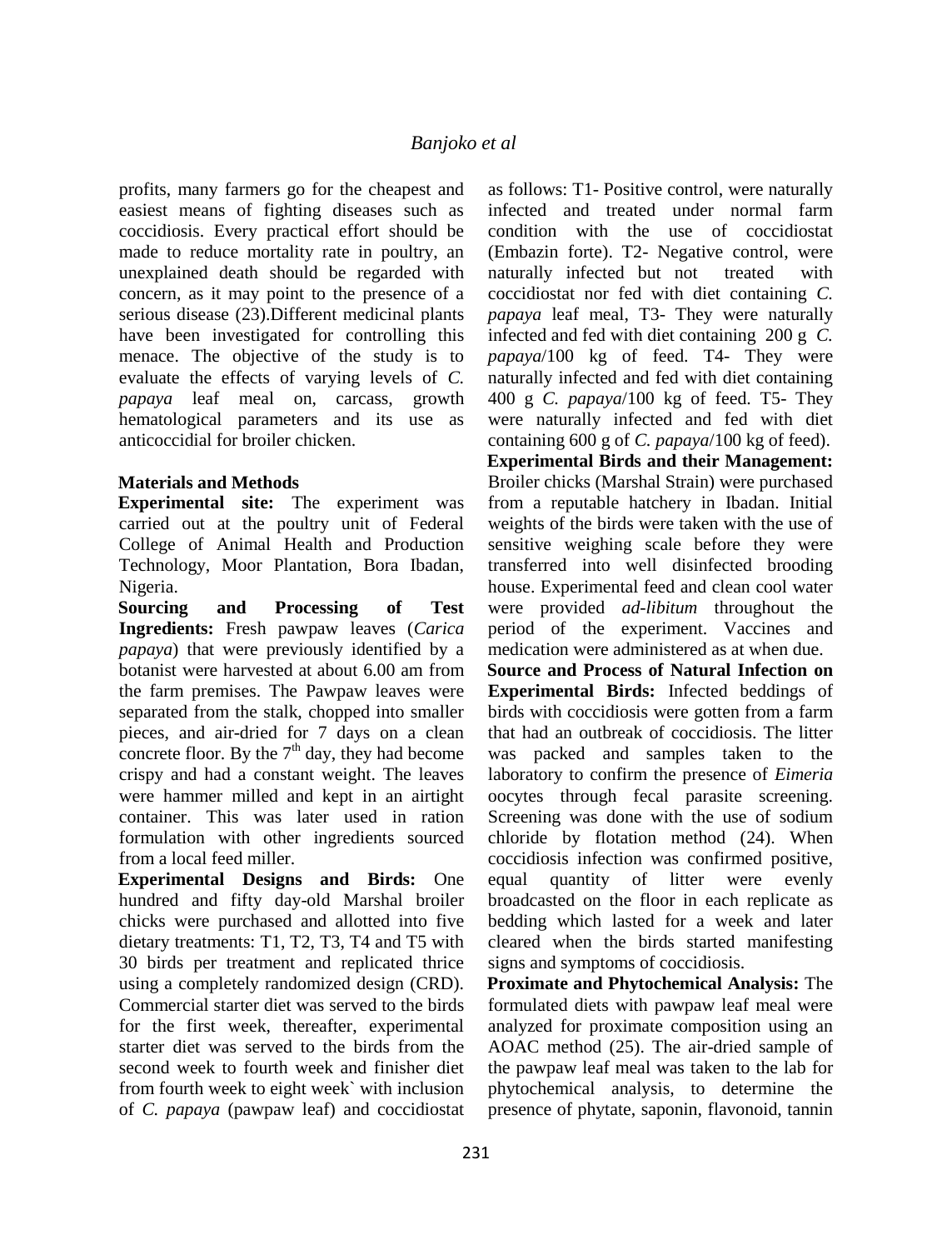and alkaloid while the quantification of saponin was done by afrosimetric method (26). The gravimetric method (27) was used in determination of alkaloid and flavonoid contents. All the analyses were done in triplicate.

**Data Collection:** Initial weights of birds were taken before they were disseminated into various treatments at a week old. Experimental diet containing *C. papaya* was served over a 7 week period. Final weights were determined using a sensitive weighing scale. Feed intake (g) is the daily feed consumed which was obtained by deducting the weight of remnant feed from the feed offered the previous day over a period of 7weeks; the total feed intake was calculated. Body weight gain (g) was done on weekly basis. It was obtained by deducting the previous week's body weight from the subsequent week's body weight. The feed conversion ratio was calculated, while the mortality rate was recorded as they occur.

|  | Table 1: Gross Composition of Experimental Broiler Starter Diets (%) |  |  |  |
|--|----------------------------------------------------------------------|--|--|--|
|--|----------------------------------------------------------------------|--|--|--|

| Ingredient (Kg)                | T1      | T <sub>2</sub> | T3(200g) | T4(400g) | T5(600g) |
|--------------------------------|---------|----------------|----------|----------|----------|
| Maize                          | 50.00   | 50.00          | 50.00    | 50.00    | 50.00    |
| C. papaya                      |         |                | 0.20     | 0.40     | 0.60     |
| Soya-bean meal                 | 30.00   | 30.00          | 30.00    | 30.00    | 30.00    |
| Wheat offal                    | 11.00   | 11.00          | 11.00    | 11.00    | 11.00    |
| Fish meal                      | 4.00    | 4.00           | 4.00     | 4.00     | 4.00     |
| Bone meal                      | 4.30    | 4.30           | 4.30     | 4.30     | 4.30     |
| Lysine                         | 0.10    | 0.10           | 0.10     | 0.10     | 0.10     |
| Methionine                     | 0.10    | 0.10           | 0.10     | 0.10     | 0.10     |
| Salt                           | 0.25    | 0.25           | 0.25     | 0.25     | 0.25     |
| Premix                         | 0.25    | 0.25           | 0.25     | 0.25     | 0.25     |
| <b>TOTAL</b>                   | 100.00  | 100.00         | 100.00   | 100.00   | 100.00   |
| <b>Determined analysis</b>     |         |                |          |          |          |
| Crude Protein (%)              | 22.46   | 22.46          | 22.48    | 22.50    | 22.53    |
| Crude Fiber (%)                | 4.00    | 4.00           | 4.05     | 4.08     | 4.13     |
| Ether extract $(\%)$           | 4.00    | 4.00           | 4.01     | 4.01     | 4.05     |
| Metabolizable energy (Kcal/kg) | 2847.10 | 2847.10        | 2847.10  | 2847.10  | 2847.10  |

**Determination of coccidia infection:** At day 10 of post infection, five grams of fecal sample were randomly collected along the five treatments (T1, T2 T3, T4, and T5) and each was placed in labelled universal bottle, the presence of oocytes was determined in the laboratory through faecal parasite screening, with the use of sodium chloride using flotation method according to (24).

**Carcass Evaluation:** At the end of the experiment, the birds were fasted overnight; two birds were randomly selected from each replicate and weighed the following morning prior to slaughtering. Birds were slaughtered by using sharp knife on the jugular vein according to (28). Birds were defeathered, eviscerated and the respective weights were taken. The live, plucked, eviscerated, dressed, breast, drumstick and thigh weight, were taken. Organs measured were gizzard, liver and the heart.

**Blood collection and hematological analysis:**  After seven weeks of feeding trials, two birds from each dietary replicate were randomly sampled to determine hematological responses. 5 ml of blood was taken from the jugular vein of randomly selected birds per replicate. Sampled blood measuring 2.5 ml was put into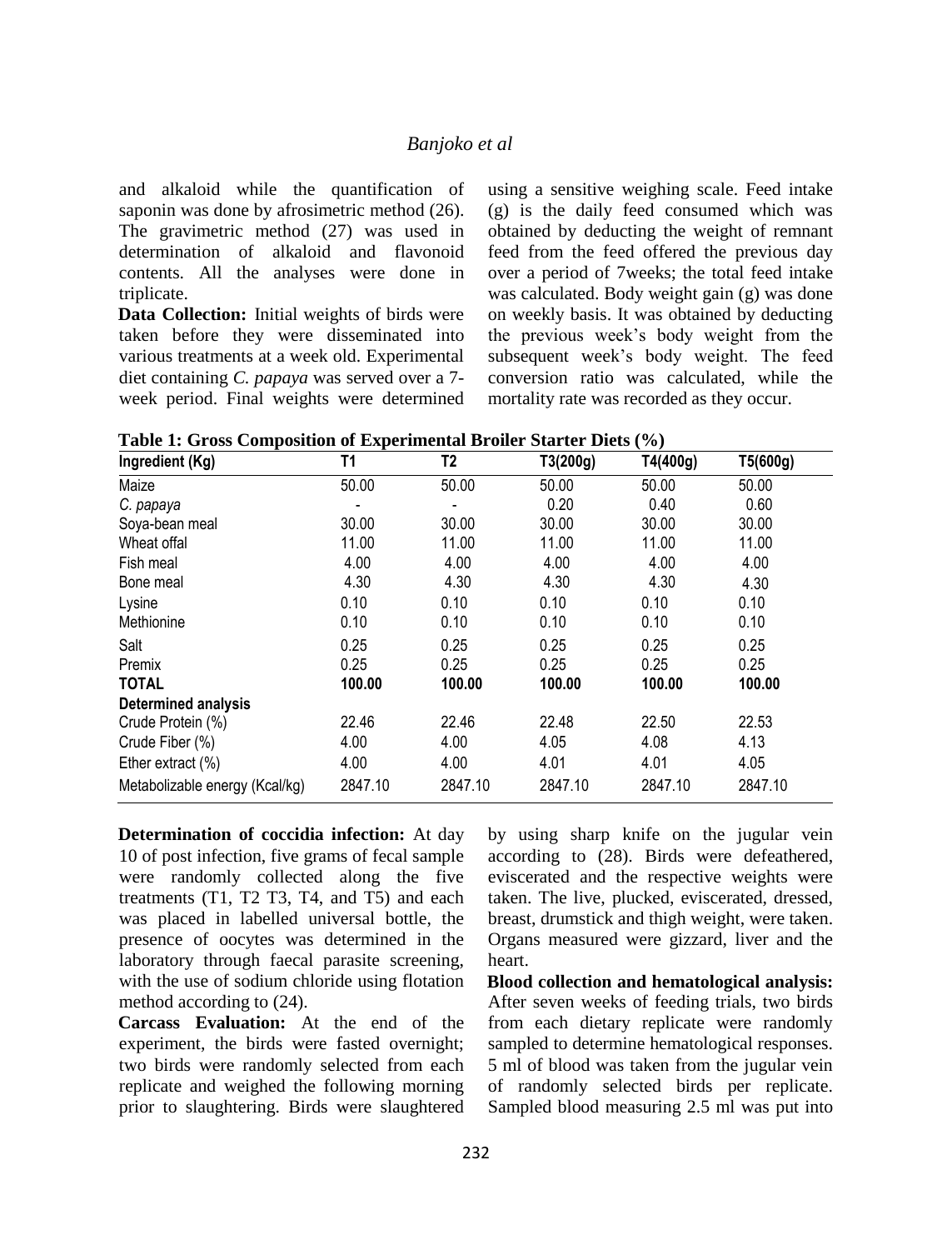labeled blood sample bottles containing anticoagulant (Ethyl Diamine-Tetra-Acetate powder (EDTA)) and taken to the laboratory to determine hematological parameters. Parameters determined include; Packed Cell Volume (PCV)(%), Haemoglobin concentration (g/l), Red Blood Cells count  $(RBC)(10^{12}ul)$ , White Blood Cell count (WBC)(10<sup>12</sup>ul), Platelets (µL)**,** Lymphocytes (%), Neutrophils (%), Monocytes (%), Eosinophil (%) and Basophils (%) according to the procedure of (29).

**Statistical Analysis:** Data collected were subjected to analysis of variance (ANOVA) according to the procedure of (30). Statistically significantly different treatments means were separated using Duncan multiple range test (31).

**Table 2: Gross Composition of Experimental Broiler Finisher Diets (%)** 

| Ingredient (Kg)<br>$((Kg) ((\%$   | <b>T1</b> | T2     | T3(200g) | T4(400g) | T5(600g) |
|-----------------------------------|-----------|--------|----------|----------|----------|
| Maize                             | 55.88     | 55.88  | 55.88    | 55.88    | 55.88    |
| C. papaya -                       |           | 0.20   | 0.40     | 0.60     |          |
| Soya-bean meal                    | 24.42     | 24.42  | 24.42    | 24.42    | 24.42    |
| Wheat offal 13.00                 | 13.00     | 13.00  | 13.00    | 13.00    |          |
| Fish meal 3.00                    | 3.00      | 3.00   | 3.00     | 3.00     |          |
| Bone meal 3.00                    | 3.00      | 3.00   | 3.00     | 3.00     |          |
| Lysine                            | 0.10      | 0.10   | 0.10     | 0.10     | 0.10     |
| Methionine 0.10                   | 0.10      | 0.10   | 0.10     | 0.10     |          |
| Salt 0.25                         | 0.25      | 0.25   | 0.25     | 0.25     |          |
| Premix 0.25                       | 0.25      | 0.25   | 0.25     | 0.25     |          |
| <b>TOTAL</b>                      | 100.00    | 100.00 | 100.00   | 100.00   | 100.00   |
| <b>Determined analysis</b>        |           |        |          |          |          |
| Crude Protein (%)                 | 20.00     | 20.00  | 20.04    | 20.06    | 20.10    |
| Crude Fiber (%)                   | 4.00      | 4.00   | 4.00     | 4.02     | 4.05     |
| Ether extract (%)                 | 4.00      | 4.00   | 4.00     | 4.00     | 4.00     |
| Metabolizable energy<br>(Kcal/kg) | 2700      | 2700   | 2700     | 2700     | 2700     |

#### **Results and Discussion**

Tables 1 and 2 shows the proximate composition of the experimental broiler starter and finisher diets. The starter and finisher diets are both iso-caloric and iso-nitrogenous. They both fell within the range recommended by (32) for broiler production. Table 3 shows the qualitative and quantitative result of the phytochemical constituents of C. *papaya* leaf meal. The results showed the presence of tannin  $(0.341)$ , phenol  $(0.265)$ , alkaloids (0.423), saponin (0.575), flavonoids (0.372), terpenes (0.217), steroids (0,127), trypsin inhibitor (0.242), glycoside (0.351), oxalate (0.251), and phytate (0.212) all per 100g *of C. papaya* leaf meal.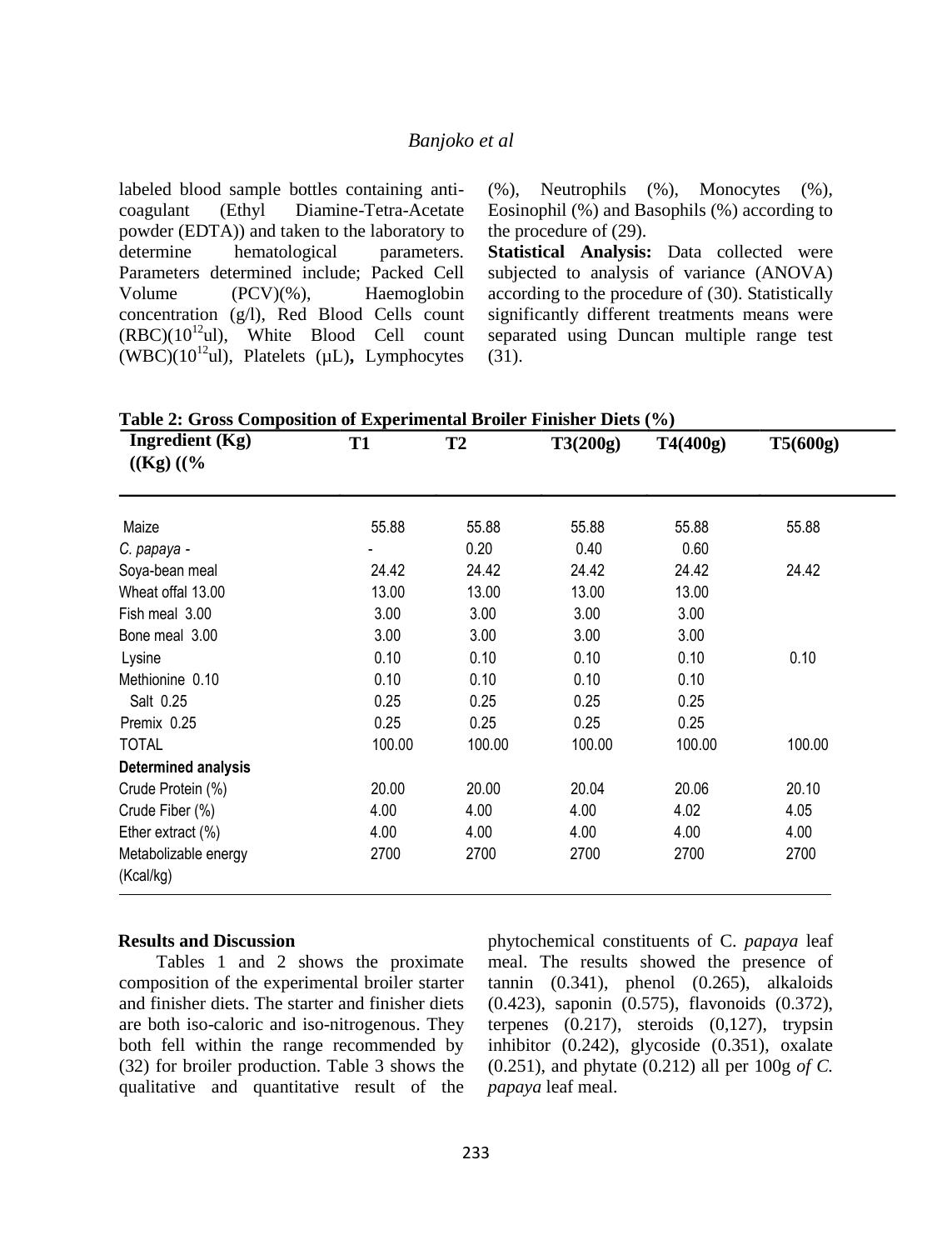| <b>Parameters Determined</b> | Qualitative | <b>Quantitative mean</b> |  |  |
|------------------------------|-------------|--------------------------|--|--|
| mg/100g                      |             |                          |  |  |
| Tannin                       | $^{++}$     | 0.345                    |  |  |
| Phenol                       | $^{++}$     | 0.265                    |  |  |
| Saponin                      | $^{+++}$    | 0.424                    |  |  |
| Alkaloids                    | $++$        | 0.575                    |  |  |
| Flavonoids                   | $\ddot{}$   | 0.373                    |  |  |
| Terpenes                     | $\ddot{}$   | 0.217                    |  |  |
| Steroids                     | $^{++}$     | 0.173                    |  |  |
| Trypsin inhibitor            | $^{++}$     | 0.243                    |  |  |
| Glycosides                   | $^{++}$     | 0.366                    |  |  |
| Oxalates                     | $\ddot{}$   | 0.252                    |  |  |
| Phytate                      | $\ddot{}$   | 0.212                    |  |  |
|                              |             |                          |  |  |

**Table 3: Phytochemical Constituents of** *Carica papaya* **meal leaf**

+positive  $++$  moderately present  $++$  strongly positive

The oocyst count of broiler chicken fed diets containing varying levels of *C. papaya* leaf meal is as shown in table 4. At the onset, all treatments had almost the same level of oocyst count. But the final count indicates that with the inclusion of *C. papaya* in the diets, significant differences was observed among treatments, with T1 having the lowest count while T2 had the highest oocyst count.

**Table 4: Oocyst count of broiler chicken fed diet containing varying levels of** *C. papaya* **leaf meal**

| <b>Parameters</b>        |        | Т2      |        | T4     | Τ5     | <b>SEM±</b> |
|--------------------------|--------|---------|--------|--------|--------|-------------|
| Eimeria spp (egg/g/100g) |        |         |        |        |        |             |
| <b>Onset collection</b>  | 6350   | 5820    | 5600   | 5740   | 5560   | 93.69       |
| <b>Final collection</b>  |        |         |        |        |        | 33.13       |
|                          | 149.00 | 5125.00 | 275.00 | 255.00 | 295.00 |             |

 $\overline{a}$ , b, c, means along the same row with different superscript are significantly different (p<0.05)

Table 5: Shows the growth performance of broiler chicken fed diets with varying level of *C. papaya* leaf meal. Non-significant differences were observed among different treatments on weight gain and feed conversion ratio. The feed intake was similar across treatments except for T2 that differ

significantly. However, the feed conversion ratio was not significantly different for all the treatments. The mortality percentage result reveals that T1 had the highest percentage (2.33%) while T4 had the lowest (0.67%) mortality, however T2 and T3 had similar mortality rate (1%).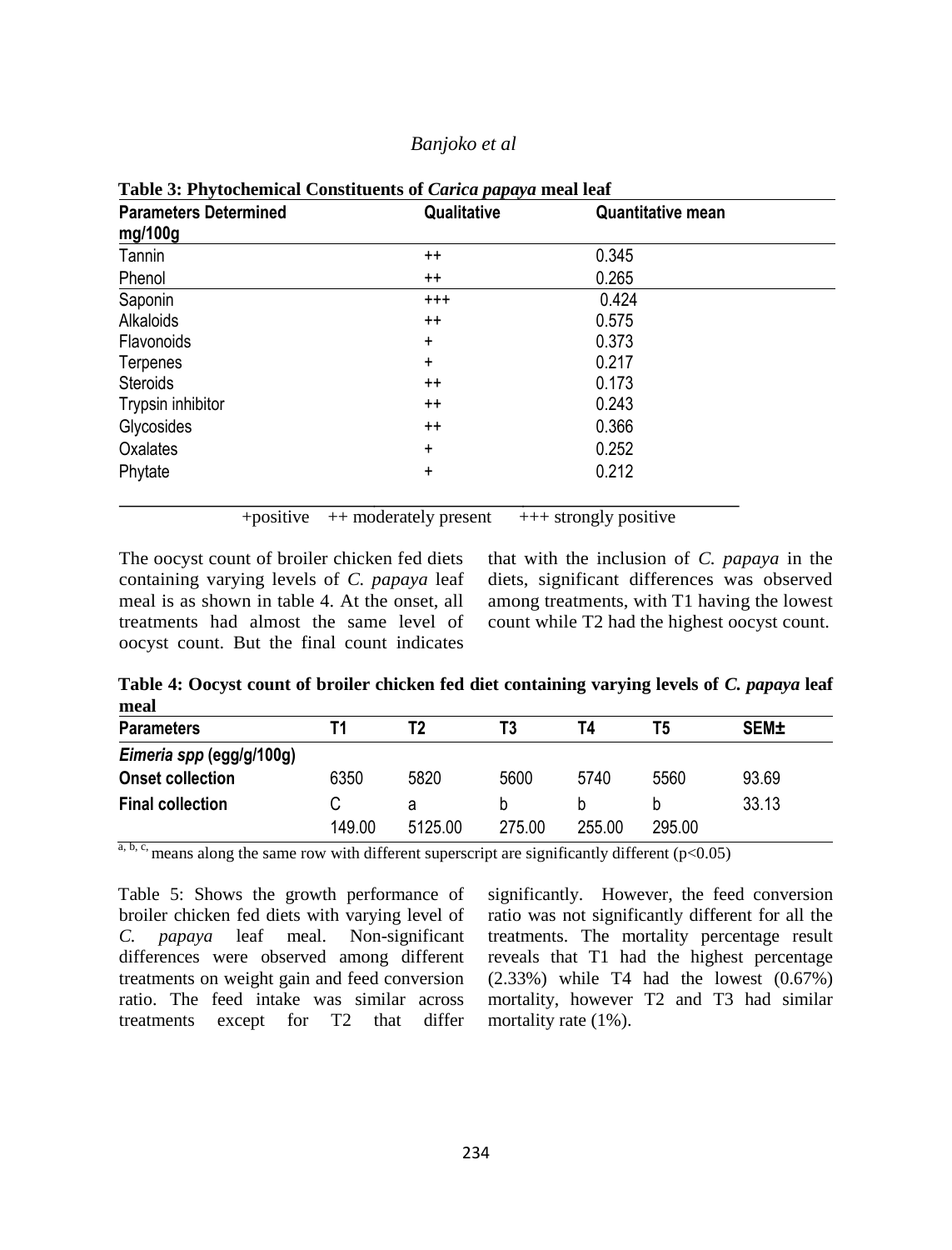| <b>Parameters</b>  | T <sub>1</sub>       | T2                   | T3(200)              | T4(400)              | T5(600)              | <b>SEM±</b> |  |
|--------------------|----------------------|----------------------|----------------------|----------------------|----------------------|-------------|--|
| Initial weight (g) | 102.00               | 102.50               | 102.40               | 101.00               | 102.00               | 2.88        |  |
| Final weight (g)   | 1783.30ab            | 1550.00°             | 1680.00b             | 1800.00 <sup>a</sup> | 1685.70 <sup>b</sup> | 46.00       |  |
| Weight gain (g)    | 1681.30              | 1447.50              | 1577.30              | 1699.00              | 1583.70              | 20.55       |  |
| Feed intake (g)    | 4100.00 <sup>a</sup> | 3500.00 <sup>b</sup> | 3800.00 <sup>a</sup> | 3950.00 <sup>a</sup> | 3850.00 <sup>a</sup> | 68.00       |  |
| <b>FCR</b>         | 2.29                 | 2.25                 | 2.26                 | 2.19                 | 2.28                 | 0.69        |  |
| Mortality (%)      | 2.33 <sup>a</sup>    | 1.00c                | 1.00 <sub>c</sub>    | 0.67 <sup>d</sup>    | 1.33 <sup>b</sup>    | 0.05        |  |

**Table 5: Growth performance characteristics of broiler chicken fed varying level of** *C. papaya* **leaf meal based diet.**

a, b, c, d means along the same row with differences superscripts are significantly different (p<0.05). SEM = Standard Error of mean

Tables 6 shows the carcass characteristics of broiler chicken fed diet containing varying levels of *C. papaya* leaf meal. Result shows that there were no significant differences on all the carcass parameters except that of the live weight, which was significantly different among treatments. The lowest live weight were obtained from birds on diet T2 that were neither treated with anticoccidial drug nor *C. papaya* leaf meal, this might be as a result lower feed conversion.

**Table 6: Carcass characteristics of broiler chicken fed with** *C. papaya* **leaf meal (%) based diets** 

| <b>Parameters</b>  | T1                   | T <sub>2</sub> | T3 (200g)            | T4 (400g)            | T5 (600g)            | <b>SEM</b> |  |
|--------------------|----------------------|----------------|----------------------|----------------------|----------------------|------------|--|
| Live weight (g)    | 1683.33 <sup>a</sup> | 1450.00c       | 1591.67 <sup>b</sup> | 1688.33 <sup>a</sup> | 1591.67 <sup>b</sup> | 15.60      |  |
| Plucked %          | 87.13                | 88.51          | 87.95                | 87.13                | 87.43                | 7.50       |  |
| Eviscerated %      | 73.76                | 75.88          | 72.78                | 73.76                | 75.39                | 5.20       |  |
| Dressing %         | 67.27                | 66.68          | 67.64                | 67.85                | 69.54                | 2.20       |  |
| Cut parts (% DW)   |                      |                |                      |                      |                      |            |  |
| Breast %           | 19.09                | 17.69          | 17.22                | 19.09                | 18.03                | 1.22       |  |
| Thigh %            | 20.29                | 18.12          | 21.48                | 20.92                | 20.50                | 2.10       |  |
| Drum stick %       | 10.23                | 10.75          | 10.44                | 10.23                | 9.59                 | 1.30       |  |
| Organ weight (%LW) |                      |                |                      |                      |                      |            |  |
| Gizzard %          | 3.15                 | 3.25           | 3.30                 | 3.15                 | 3.34                 | 0.10       |  |
| Liver %            | 2.52                 | 2.17           | 2.49                 | 2.53                 | 2.28                 | 0.20       |  |
| Heart %            | 0.54                 | 0.69           | 0.56                 | 0.54                 | 0.53                 | 0.10       |  |

 $a, b, c$ , means along the same row with different superscripts are significantly different (p<0.05).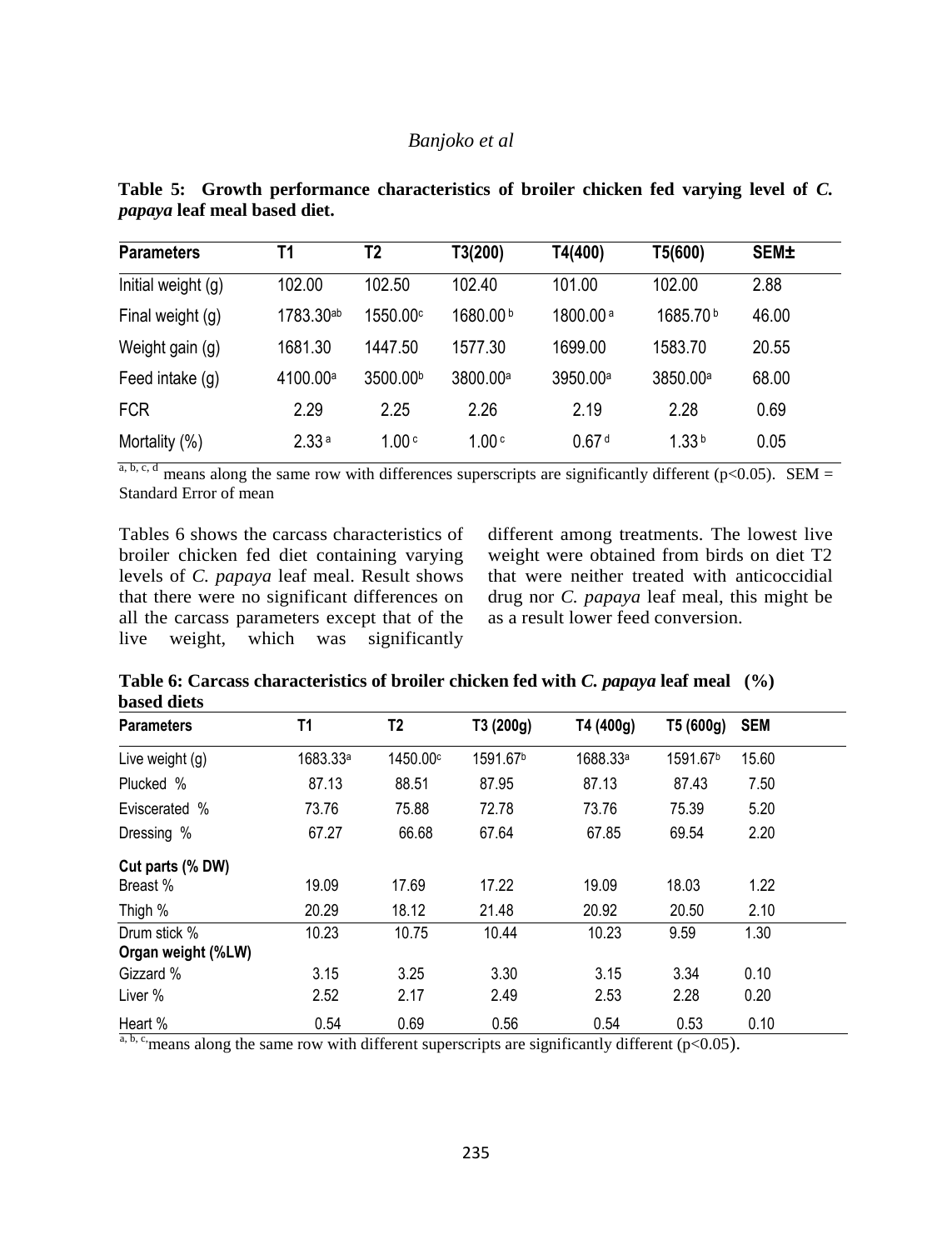Table 7 shows the hematological parameters of broiler chicken fed diets with varying levels of *C. papaya* leaf meal, significant differences were observed in the packed cell volume, red blood cell, white blood cell count,

lymphocytes, heterophils, monocytes and eosinophil levels of the birds, however, the values obtained for hemoglobin, platelets and basophils were not significantly different among treatments.

**Table 7: Hematological parameters of broiler fed varying levels of** *Carica papaya* **leaf meal based diet**

| Parameter                              | T1          | T2         | T3         | Τ4         | T5         | <b>SEM±</b> | Range         |
|----------------------------------------|-------------|------------|------------|------------|------------|-------------|---------------|
| Packed cell volume (%)                 | ab<br>35.00 | C<br>25.00 | a<br>37.00 | a<br>38.00 | B<br>33.00 | 0.36        | 24.90-45.20   |
| Hemoglobin (g/dl)                      | 11.06       | 8.04       | 12.03      | 12.03      | 11.00      | 0.35        | 7.40-13.10    |
| Red blood cell (10 <sup>12</sup> /L)   | ab<br>3.54  | c<br>2.43  | a<br>3.57  | b<br>3.51  | B<br>3.46  | 0.04        | 1.58-4.10     |
| White blood cell (10 <sup>12</sup> /L) | a<br>13.65  | 10.00c     | b<br>12.25 | b<br>11.60 | b<br>11.40 | 0.06        | 9.20-31.00    |
| Platelets $(\mu L)$                    | 20.80       | 22.00      | 21.10      | 29.20      | 22.00      | 0.17        | 15.60-60.40   |
| Lymphocytes $(\%)$                     | b<br>62.00  | a<br>78.00 | b<br>60.00 | b<br>68.00 | B<br>64.00 | 4.90        | 43.90-67.70   |
| Heterophils (%)                        | с<br>21.00  | а<br>24.00 | b<br>23.00 | b<br>23.00 | С<br>21.00 | 1.45        | 25.20-35.10   |
| Monocyte (%)                           | ab<br>4.00  | а<br>5.00  | b<br>3.00  | C<br>2.00  | b<br>3.00  | 0.30        | $0.06 - 9.10$ |
| Eosinophil's (%)                       | ab<br>3.00  | c<br>2.00  | ab<br>3.00 | a<br>4.00  | С<br>2.00  | 0.33        | 6.25-9.66     |
| Basophils (%)                          | 1.00        | 1.00       | 0.00       | 1.00       | 0.00       | 0.28        | 2.50-5.36     |

a, b, c, means with different superscripts are significantly different  $(p<0.05)$ 

#### **Discussion**

Phyto-chemical constituents of *C. papaya* leaf meal indicated that its leaves contain alkaloid, saponin, tannin, glycosides and flavonoids and this is in agreement with previously reported studies (33, 19). However, the presence of tannin obtained in this result was contrary to the report of (34) who reported the absence of tannins in pawpaw leaves screened and this could be as a result of a variation in age of leaves or topographical location of the pawpaw plant used. The presences of saponin in the leaves supports the facts that pawpaw leaf has cytotoxic effects and can permeate the intestinal wall; they also give the leaves the bitter taste (35). Alkaloids

are also moderately present in the leaves of pawpaw. Alkaloids are most efficient therapeutically significant substance used as basic medicinal agents because they possess antiplasmodic, analgesic, and anti-bacterial properties (36). However, the leaves also contain flavonoid, terpene, oxalates and phenols in minute level. Flavonoids improve health status of both plant and animal and could prevent oxidative reactions. All the phytochemical components indicate that *C. papaya* leaves are of health benefit to both animal and human when consumed in diet as food and for therapeutic purpose. They could be of economic importance to the industries, both Agricultural and Pharmaceutical.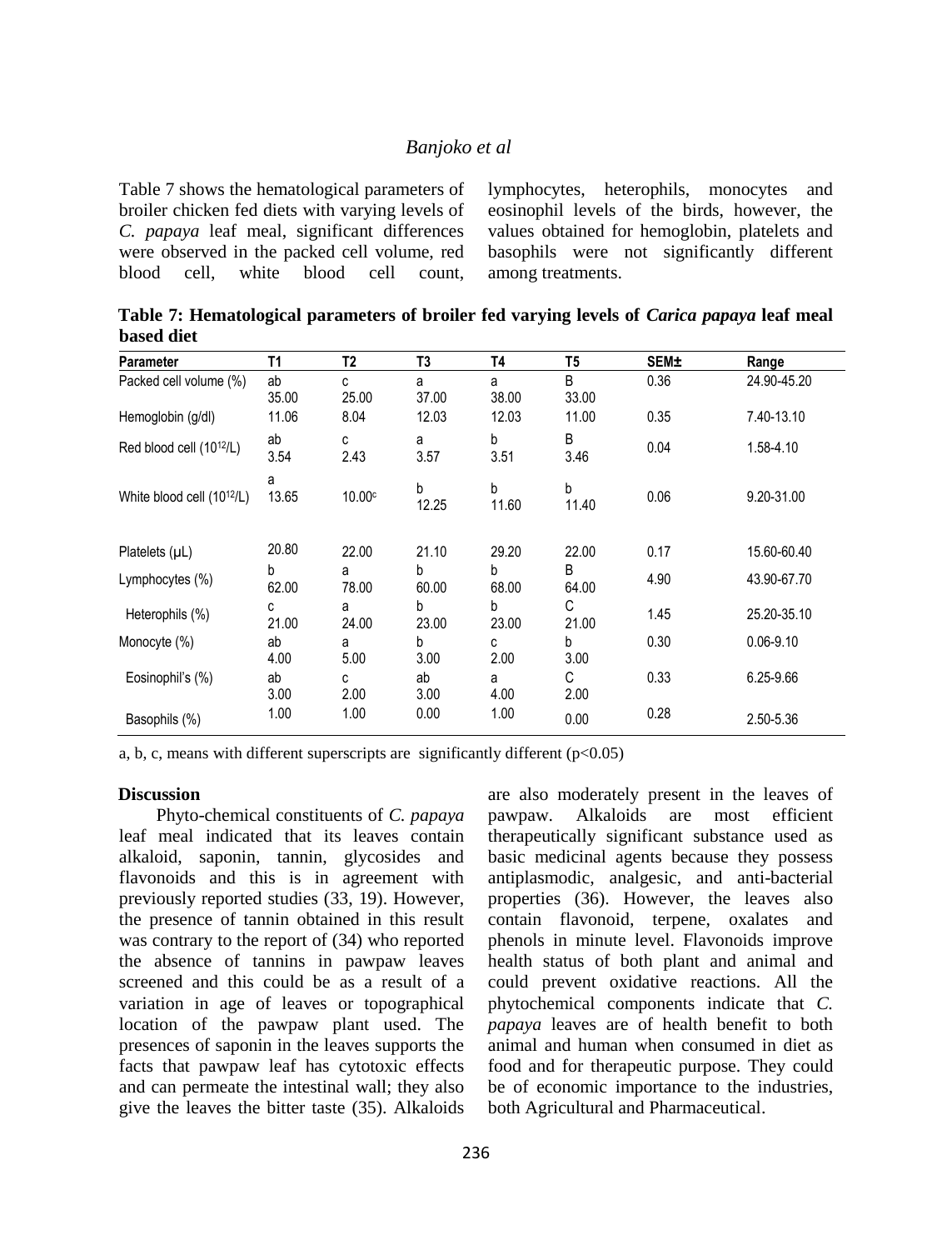Oocyst count of broiler chicken fed diet containing varying levels of *C. papaya* leaf meal indicates the amount of Eimeria Oocyst presence in the fecal samples at the onset and at 10 days post-infection. This reveals that significant differences were observed in the treatments. The birds in T1, T3, T4 and T5 had lower oocyst count when compared with the birds in T2. T1 had the lowest oocyst count due to the coccidiostat (Embazin forte) that was used for the birds while the higher value obtained from T2 was due to the fact that the birds were not medicated with coccidiostat nor treated with *C. papaya* leaf meal. This clearly indicate the effectiveness of the anticoccidial used in T1 and the potency of papaya leaf meal used in T3, T4 and T5 which compared favorably with those of the control. In the infected group, the clinical signs displayed could be due to tissue destruction from the release of merozoites and oocysts from the mucosal surface during the last generations of merogony and throughout gametogony, much of the mucosal epithelium was sloughed off and compromised nutrient absorption.

The performance characteristics indicate significant difference in the body weight, the highest weights were obtained from T4 (1800g) while the lowest weight was from T2 (1550g). The lower weight obtained from birds on T2 could be as a results of reduced nutrient absorption due to the destruction of the epithelia cells of the intestine (37, 20). The weight obtained in this trial was however lower than that obtained by (38) who evaluate the effect of dietary inclusion of pawpaw leaf meal on the performance of finishing broilers; this could be as a result of the inclusion levels of pawpaw. Reduced feed intake observed across the treatments could be as a result of the phytochemicals: such as enzyme (papain), alkaloids and phenolic in the pawpaw leaf which might also reduce the acceptability of the feed (34). However, no significant differences were observed in the feed

conversion ratio of birds fed diets containing varying level of *C. papaya* leaf meal, although the values varied numerically within treatments, with birds on T4 having the best FCR. Also, birds on T4 had higher survivability rate, as the percentage mortality was lowest. However, the birds on the control diet T1 had the highest mortality rate which may mean that the immune system of the birds might have been compromised by the drug used for the birds (7). Although, the improved performance observed as level of Papaya leaf meal increases up to 400 g /100kg which later reduces at higher level of inclusion of *C. papaya* leaf meal in the diets is in harmony with earlier opinion that at high levels of leaf meal inclusion, growth is depressed (39).

No significant differences were observed in the carcass characteristics, except that of live weight which was the resultant effects of the feed intake of the birds. The birds on T4 compared favorably with that in T1. The superior values of the dressing percentages of birds on T1 and T4 is an indication that total edible meat from birds on these treatments are higher than the meat yield from other treatments. This is in alliance with the findings of (38). Packed Cell Volume is one factor involved in the transporting of oxygen and absorption of other nutrients. Higher PCV obtained in this result from birds on coccidiostat and papaya leaves indicate a better transportation of oxygen and thus results in an increased polycythemia. However, the values of hemoglobin obtained in this trial were not significantly different among treatments; the physiological function of Hb is to transport oxygen to tissues of the animal for oxidation of ingested food so as to release energy for the other body functions as well as to transport carbon dioxide out of the body of animals (40, 41). From this report, it shows that T1, T3, T4 and T5 had higher RBC values; this stipulate better transport of oxygen to the tissues as well as the level of carbon dioxide returned to the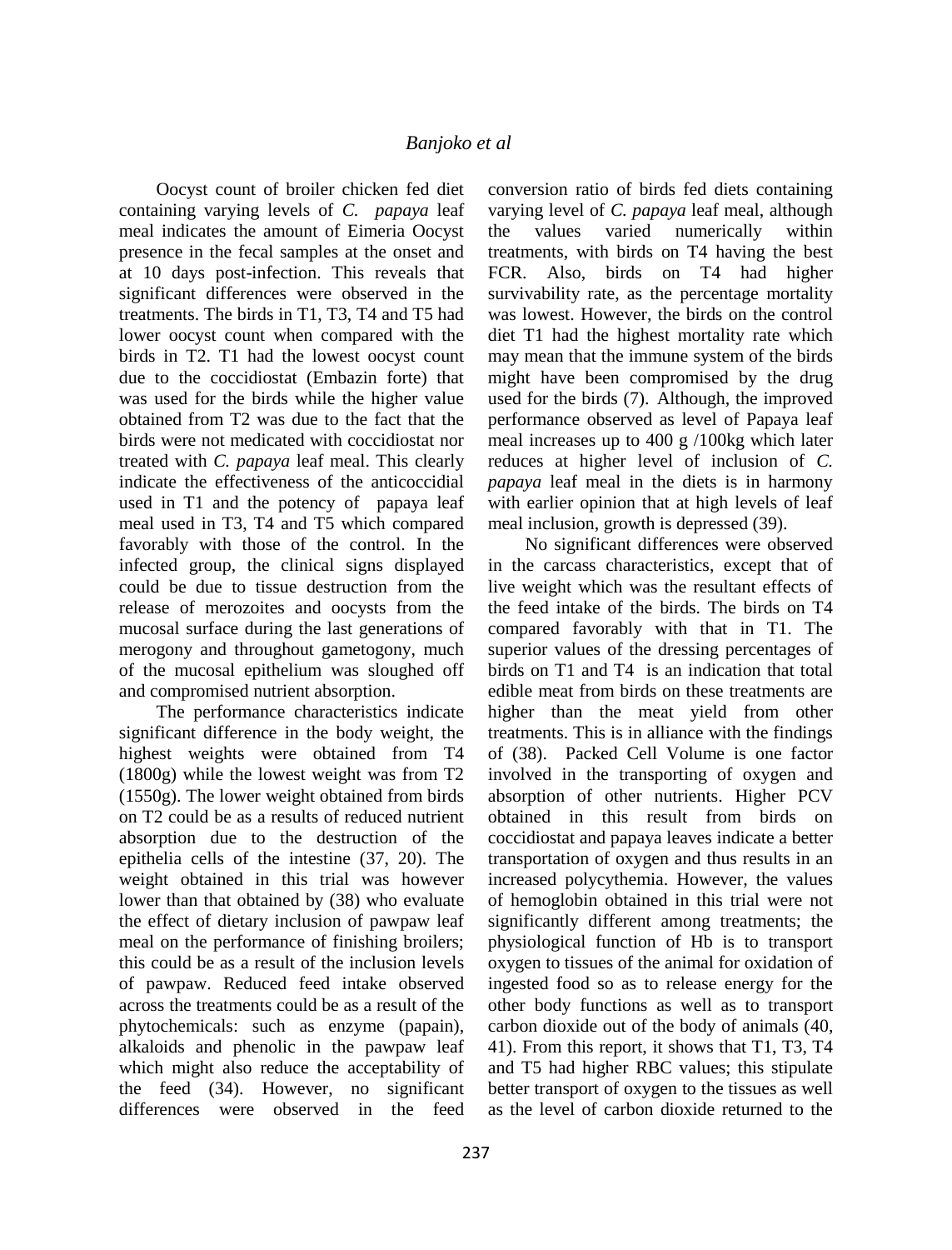lungs of the birds (41) when compared with the birds on T2. The major roles of the white blood cell and its differentials are to fight infectious contaminations, defend the body by phagocytosis against invasion by foreign organisms and to produce or at least transport and distribute antibodies in immune response. Animals with low white blood cells as experienced in this trial (T2) which also had a higher level of oocyst count are exposed to high risk of disease infection; this could be credit to the fact that they were not medicated with coccidiostat nor papaya leaf meal, while those with high counts are capable of generating antibodies in the process of phagocytosis (41, 42). The platelets values obtained in this trial were not significantly different among treatments and were within normal limit. Blood platelets are the cause of blood clotting, low platelet numbers indicates that the process of clot formation will be prolonged resulting in excessive loss of blood in the case of injury (43). High levels of lymphocytes show that the body is dealing with an infection or other inflammatory conditions as observed in T2 when compared with other treatments. Heterophils are the major phagocytic leukocytes, they have important roles in innate immune system, including mediating the acute inflammatory response, Heterophils exhibit superior ability to monocytes, both to phagocytize and kill bacteria (44).Values obtained for monocytes, eosinophils and basophiles are within the normal range for healthy birds (45, 46). It was reported by (47) that the number of Heterophils in the blood increases rapidly when acute infection is present; hence a blood count showing increase is useful in diagnosis of infections, which is in alliance with the result obtain in this trial. The higher value obtained in T2 is as a result of infection, this is also implies by the higher levels of oocyst count obtained for this treatment. The low values of monocytes and basophils is in league

with the statement that basophils and monocytes are normally present in small to moderate number in the blood system (48). For Eosinophil, T4 had the highest value, eosinophil is known to protect animal against infection. This shows birds on this treatment were able to fight against the infection; other treatments were also high but not as high as T4. This result is in consonant with the previous works of (49) that used *Vernonia amygdalina* leaf meal for broiler birds.

#### **Conclusion and Applications**

- 1. Inclusion of *Carica papaya* leaf meal in diet of broilers is safe and has no adverse effect on the growth and carcass characteristics of broiler chickens.
- 2. It can therefore be recommended that 400g of *Carica papaya* leaf meal can be included in practical broiler diets.

# **References**

- 1. Castanon J.I. (2007). History of the use of antibiotics as growth promoters in European poultry feeds. Poultry Science 86(11):2466-2471. DOI:10.3382/ps.2007- 00249.
- 2. Hajati H, Hassanabadi A, Ahmadian F (2014). Application of Medicinal Plants in Poultry *Nutrition Journal of Medicinal Plants and By-products*, 1:1-12.
- 3. Ciftci M, Guler T, Dalkilic B, Nihat E.O (2005). The Effect of Anise Oil (Pimpinella anisum L.) on Broiler Performance. *International Journal Poultry Science* 4:851-855.
- 4. Olumide M.D, Ajayi O.A, Akinboye O.E (2019). Comparative study of proximate, mineral and phytochemical analysis of the leaves of Ocimum gratissimum, Vernonia amygdalina and Moringa oleifera. *Journal of Medicinal Plants Research*. 13(15): 351-356. DOI: 10.5897/ JMPR 2019.6775
- 5. Razmi G.R, Kalideri G.A (2000)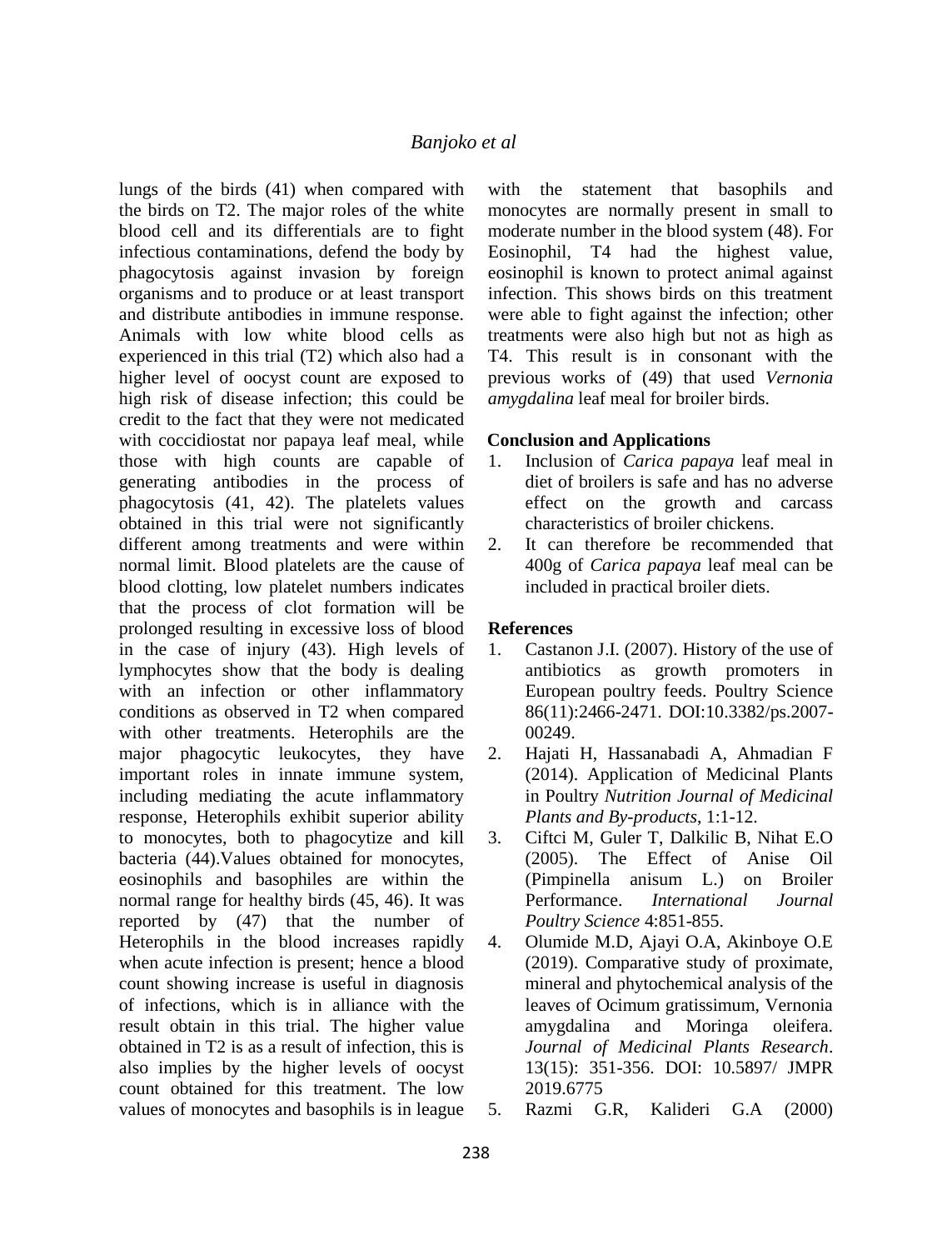"Prevalence of subclinical coccidiosis in broiler-chicken farms in the municipality of Mashhad, Khorasan, Iran," *Preventive Veterinary Medicine*. 44(3-4):247–253.

- 6. Nematollahi A, Moghaddam G, Farshbaf-Pourabad R (2009). "Prevalence of Eimeria species among broiler chicks in Tabriz, Northwest of Iran," Munis Entamology Zoology, 4(1):53–58.
- 7. Kabell S, Handberg K.J, Bisgaard M (2006). Impact of coccidial infection on vaccine-and IBDV in lymphoid tissues of SPF chickens as detected by RT-PCR. Acta Veterinaria Scandinavica, 48(17). Available at: https://doi.org/10.1186/1751-0147-48-17.
- 8. Al-fifi Z (2007). Effects of leaf extract of Carica papaya, Vernonia amygdalina and Azadiratcha indicant on the coccidiosis in free-range chickens. *Asian Journal of Animal Science*, 1(1):26-32.
- 9. Sharma S, Iqbal A, Azmi S, Shah H, (2013). "Study of poultry coccidiosis in organized and backyard farms of Jammu region," Veterinary World. 6(8):467–469.
- 10. Long P.L, Johnson J, McKenzie M.E, Perry E, Crane M, Murray P.K (1986). Immunization of young broiler chickens with low level infections of Eimeria tenella, E. acervulina or E. maxima. Avian Pathology 15:271-278
- 11. Youn H.J, Jae W.N (2001). Screening of the anticoccidial effects of herb extracts against Eimeria tenella. Veterinary Parasitology 96(4):257-263.
- 12. Griggs J.P, Jacob J.P (2005). Alternatives to antibiotics for organic poultry production. *Journal of Applied Poultry Research*, 14:750-756.
- 13. Sudhakar NV (2014). Potential medicinal properties of carica papaya. Linn. A Mini Review. *International journal of Pharmacy and Pharmaceutical Science*.  $6(2)$ :1-4. http:// www. academia. edu/ 21197582[/](http://www.academia.edu/21197582/)
- 14. FAO (2017). Major Tropical Fruits. Statistical Compendium. Food and Agriculture Organization of United Nations Rome.
- 15. Lydia E, Riyazudin MJ, Priya S.T (2016). Investigation of the phytochemical present in the fruit peels of Carica papaya and evaluation of its antioxidant properties. *International Journal of Health and Allied Sciences*. 5(4):247-252.
- 16. Basalingappa KM, Anitha B, Raghu N, Gopenath TS, Karthikeyan M, Gnanasekeran A, and Chandrashekrappa GK (2018). Medicinal Uses of Carica papaya. *Journal of Natural and Ayurvedic Medicine*. 2(6):000144
- 17. Noshad Q, Anjum M (2018). Investigation of Phytochemical and Antifungal activity of Carica papaya L. leaves. Pure Applied Biology 7(1):309- 314
- 18. Bnouham, M., Abderrahim, Z. Hassane, M, Abdelhafid, T and Legssyer, A (2006). Medicinal plants with potential antidiabetic activity- A review of ten years of herbal medicine research (1990- 2000). *International Journal of Diabetes and Metabolism* 14(1):1-25. DOI:10. 1159/000497588
- 19. Oloruntola O.D, Ayodele S.O, Oloruntola D.A (2018). Effect of pawpaw (Carica papaya) leaf meal and dietary enzymes on broiler performance, digestibility, carcass and blood composition. Resources Alimentaires ET alimentation. 71(3):00
- 20. Awais, MM, Masood A, Iqbal Z, Muhammad F, Muhammad IA (2012). Seasonal prevalence of coccidiosis in industrial broiler chickens in Faisalabad, Punjab, *Pakistan Tropical Animal Health Production*. 44:323-328. DOI 10.1007/s11250-011-0024
- 21. Muhammad AA, Amir H K, Muhammad A and Habib U (2018). Traditional uses of medicinal plants used by Indigenous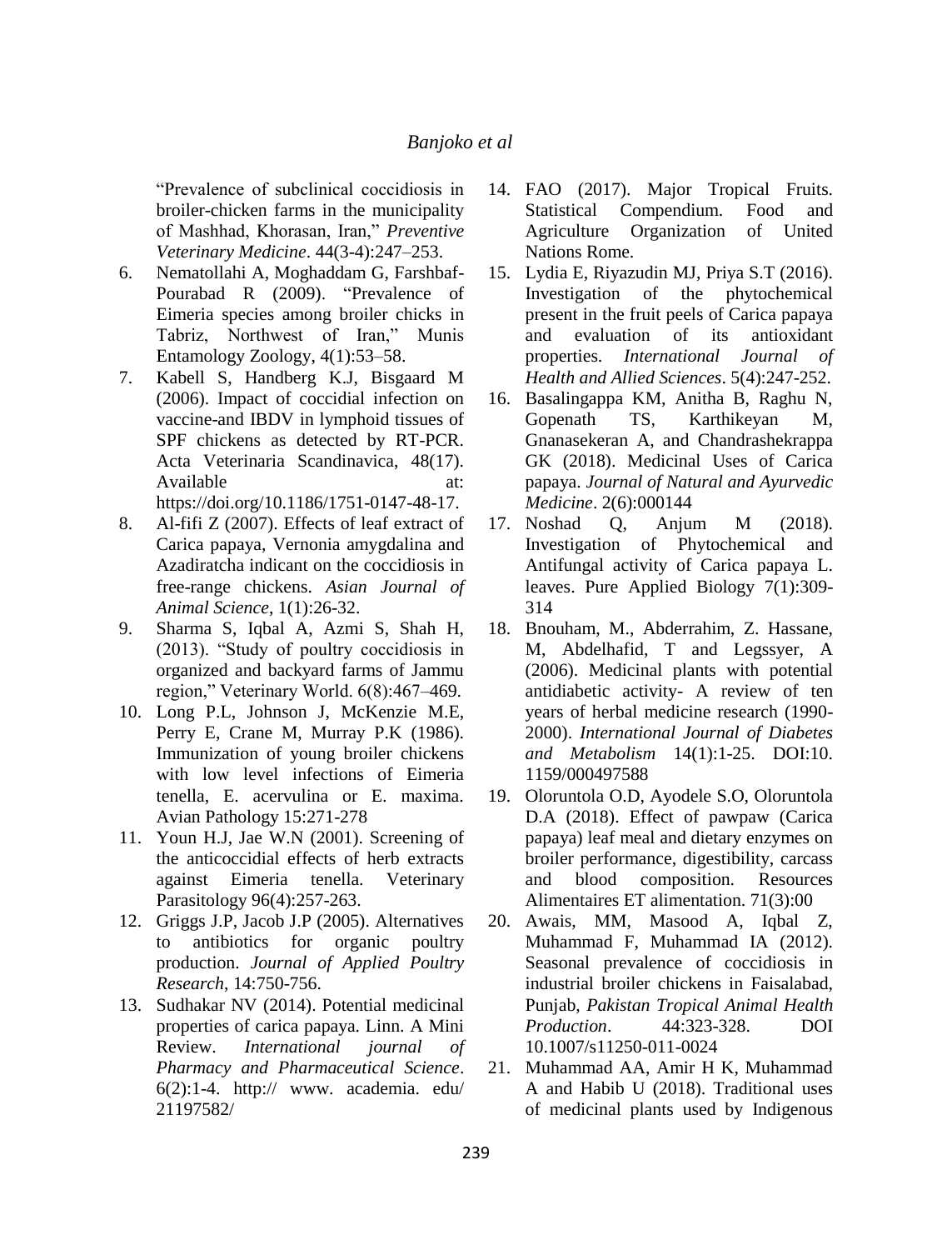communities for veterinary practices at Bajaur Agency, *Pakistan. Journal of Ethnobiology and Ethno medicine*. 14:11.DOI 10.1186/s13002-018-0212-0

- 22. Minja MM (1994). Medicinal plants used in the promotion of animal health in Tanzania. Rev. Sci. tech. Off. Int. Epiz. 13(3):905-925.
- 23. Ajay KB, Parvaiz AL, Mohammad MD, Javeed AP, Kunwar WS (2013). Ethno veterinary medicinal uses of plants of district Bandipora of Jammu and Kashmir, India. *International Journal Traditional Natural Medicine.* 2(3):164- 178.
- 24. Merck (2012). MSD Veterinary Manual. The Merck manual,  $19<sup>th</sup>$  Edition. https:// www. msdvetmanual.com/
- 25. John JL (2000). Illustrated guild to the protozoa, Volume 1,  $2<sup>nd</sup>$  Edition. Published by ALLENPRESS
- 26. Association of Official Analytical Chemists (AOAC). Washington DC.  $15<sup>th</sup>$ Edition; 1990.
- 27. Koziol MJ (1991). Afrosimetric estimation of threshold saponin concentration for bitterness in quinoa (*Chenopodium quinoa* Willd). *Journal of the Science of Food and Agriculture*. 54(2):211-219.
- 28. Haborne, J.B (1973). Phytochemical methods: A guide to modern technics of plant analysis chapman A and Hall London pp: 279
- 29. Ojewola G.S. Longe O.G (1999). Comparative response and Carcass composition of broiler chicks fed varying protein concentration. Proceedings of the Animal Science Association of Nigeria Conference, pp: 69-72.
- 30. Howlett J.C, Jamie S (2008). Avian Medicine. Mosly Elevier (2nd) pp.46.
- 31. SAS (2003). User's Guide Statistics version,  $10^{th}$  edition, SAS statistical package Inc., Cary, North Carolina,

U.S.A.

- 32. Duncan, D.B (1955). Multiple ranges and multiple F test. Biometrics 11:1-42.
- 33. National Research Council (1994). Nutrient Requirements of Poultry: Ninth Revised Edition, 1994. Washington, DC: The National Academies Press. [https://doi.org/10.17226/2114.](https://doi.org/10.17226/2114)
- 34. Adiahams, Adiaha, M.S (2017). Effect of Natural, Medicinal and Pharmacological Properties of Papaya *(Carica papaya Linn.*) to Human Development: A Review WSN 67(2): 238-249.
- 35. Ayoola B.P and Adeyeye. A (2010). Phytochemical and nutrient evaluation of Carica papaya (Pawpaw) leaves. IJRRAS 5(3):325-328.
- 36. Okwu DE, Okwu ME (2004). Chemical composition of Spondia mombin plants. *Journal of Sustainable Agriculture Environment.* 6:140-147.
- 37. Stay F, (1998). The natural guide to medicinal herbs and plants. Tiger Books International, London, pp 12-16.
- 38. Haripour MM, Olyaie A, Naderi M, Azad F, Nekouie O (2011). "Prevalence of Eimeria species in scavenging native chickens of Shiraz, Iran," *African Journal of Microbiology Research*. 5(20):3296– 3299
- 39. Onyimonyi AE, Ernest O (2009). An Assessment of Pawpaw Leaf Meal as Protein Ingredient for Finishing Broiler. *International Journal of Poultry Science* 8 (10): 995-998.
- 40. Iheukwumere FC, Ndubuisi EC, Mazi EA, Onyekwere MU (2008). Performance, nutrient utilization and organ characteristics of broilers fed cassava leaf meal (Manihot esculenta Crantz). *Pakistan Journal of Nutrition*. 7:13-16.
- 41. Ugwuene MC (2011). Effect of Dietary Palm Kernel Meal for Maize on the Haematological and Serum Chemistry of